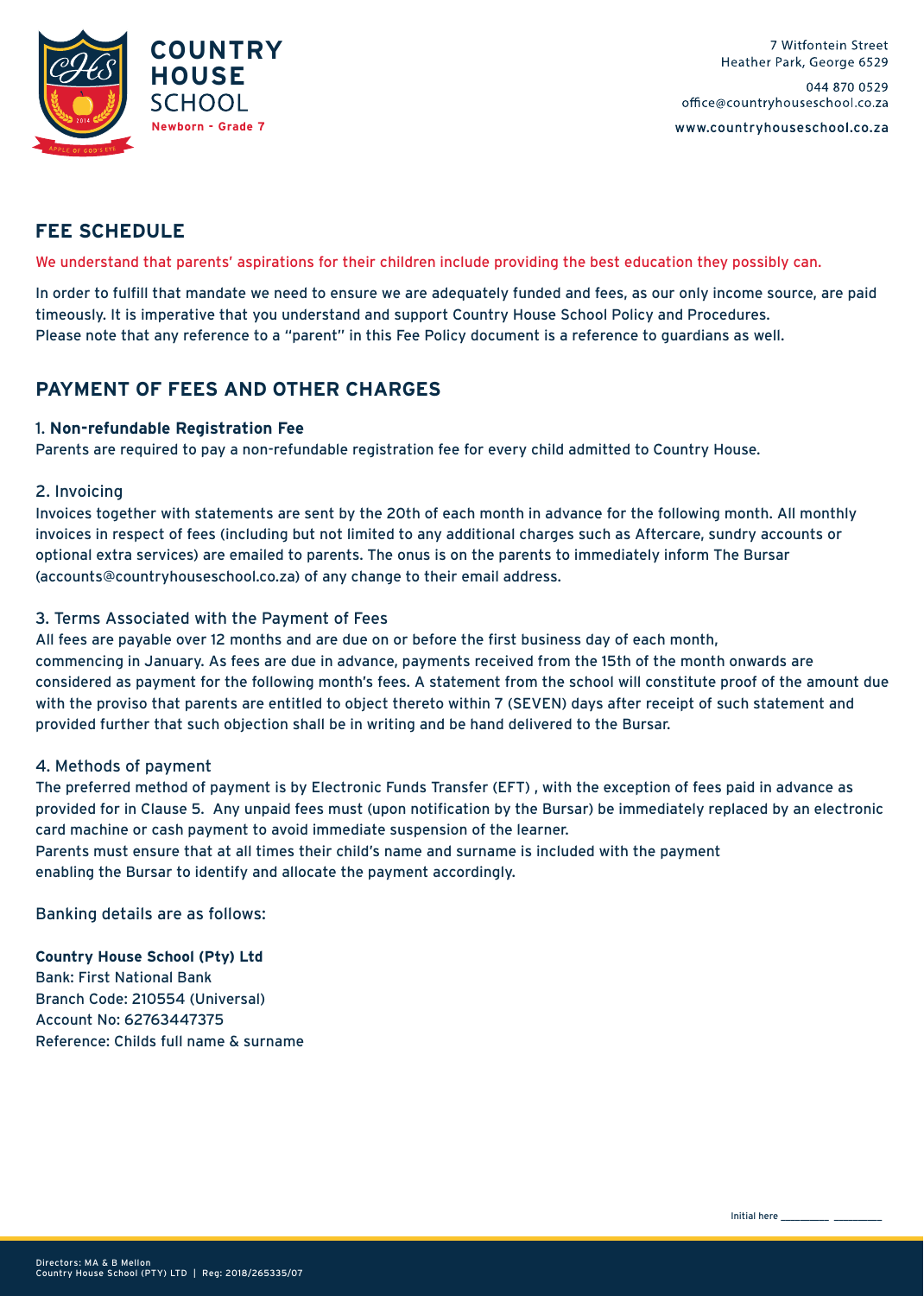

#### 5. Discounts

Discount on advance payments is offered as follows:

• Early Bird discount on Tuition fees upfront for the upcoming year: 10% discount if paid on or before 15th December

• Annually on Tuition fees: 7% discount if paid by EFT on or before the 15th January

Discount on siblings is offered as follows:

- 2nd child receives 5% discount
- 3rd child receives 7% discount
- Discount applicable on the lesser amount

Once you qualify for one type of discount, you cannot be eligible for another.

#### 6. Default on Payment of Fees

• If payment is not received by the 7th day of each month, the school reserves the right to charge a penalty of R200 to the account for fees which are in arrears.

• The school reserves the right to suspend any learner from participating in the activities of the school. Upon settlement of the outstanding fees the learner will be admitted back to class.

• Any failure by the learner/s to attend classes will not reduce or in any way alter the parents liabilities in respect of payment of the fees due.

• In the event that parents are experiencing any delays in paying fees by due date an appointment must be set up with the Bursar within 5 working days of such fees being due. Adequate documentary proof of such financial difficulties must be furnished to the Bursar together with a suitable proposal for alternative arrangement for payment of outstanding fees. Such proposal will be put to the Heads of Country House School for their determination. Their decision shall be made in their sole discretion and such decision shall bind the parents.

• Failure to follow the above procedure may result in deregistration of the learner at the end of the academic year.

#### 7. Notice

Parents are required to give one full term's notice on or before the first day of each term (in other words 3 months). If notice is given during the term, the parents will be liable for the following term's fees, in accordance with the Country House School contract signed. This will include any applicable annual increases and levies as the case may be. Country House School reserves the right to accept a shorter period of notice of termination should the Heads determine that this is appropriate as per the individual circumstances

#### 8. Changes in Policy

Parents are hereby advised that Country House School reserves the right at any time and in its sole discretion to vary the Fees Policy and Procedures provided for herein. Any such changes shall immediately be advised to parents in writing.

### 9. Breach of the Fees Policy and Procedures

In the event of any breach of this Fees Policy and Procedures agreement both parents will be liable, jointly and severally, for the payment of school fees irrespective of any maintenance and/or court orders which may exist between the parties. The parties to this application undertake to pay all legal costs, including attorney/client fees and collection costs incurred by the school in the event of the school having to take legal action against any parent for the recovery of school fees. Any notice of legal action to be instituted against parents and all processes may be served at the chosen domicillium citandi et executandi address as stated in the confirmation of receipt of fees structure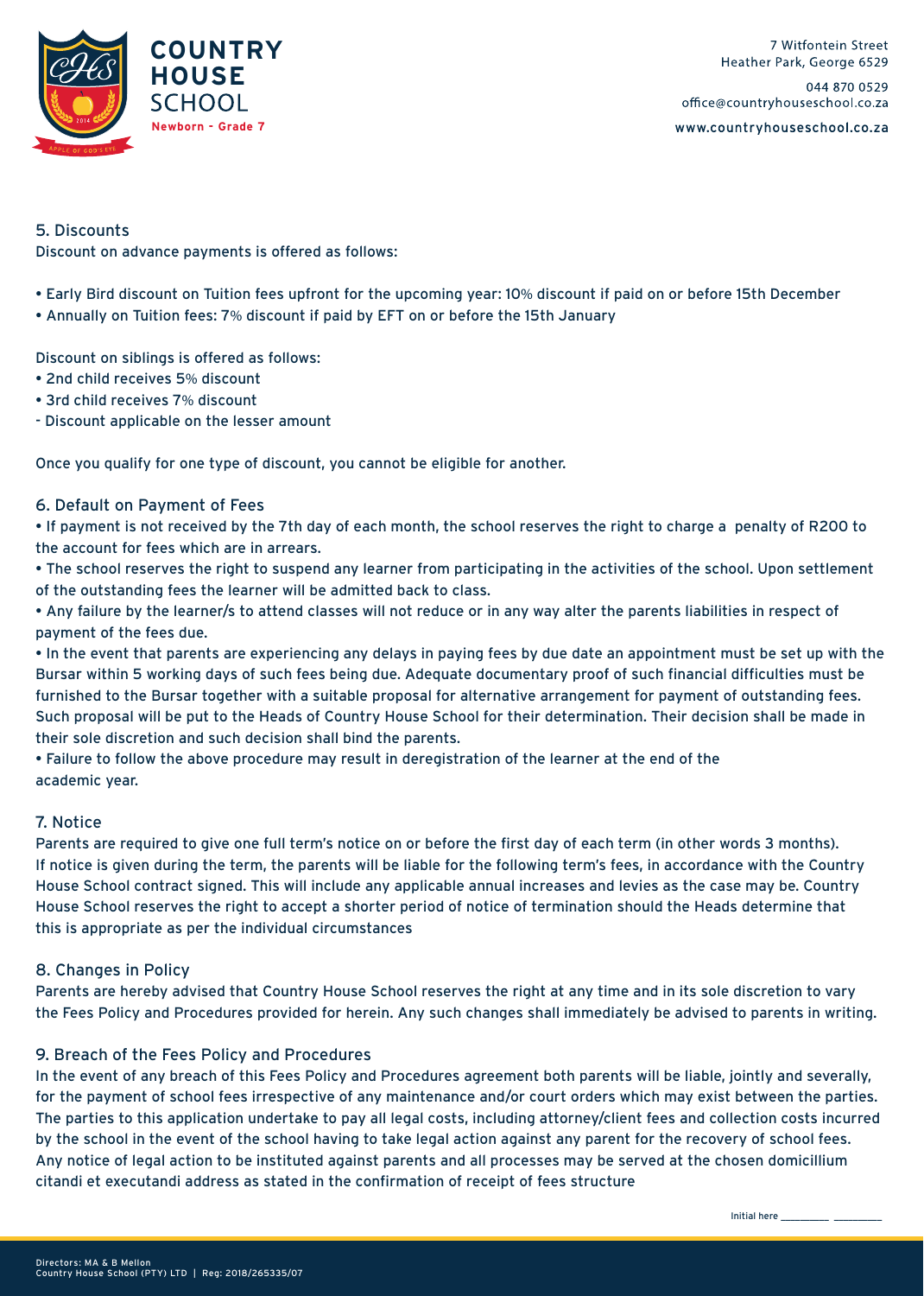

### **REGISTRATION FEES**

Please contact us should you not be sure of any fees

| <b>Description</b>                                                                                     | Applicable to   | Cost                |
|--------------------------------------------------------------------------------------------------------|-----------------|---------------------|
| Non Refundable / Non Transferable Registration Fee<br>Payable once-off for each applicant on admission | <b>School</b>   | <b>R1600.00</b>     |
| <b>Full Day Daily Visitors</b>                                                                         | <b>Visitors</b> | R <sub>150.00</sub> |
| 07:30 - 17:30 Strictly only applicable for visitors and holiday care students                          |                 |                     |
| Days attending must be confirmed prior in writing, Payment in advance before admission                 |                 |                     |
| <b>Half Day Daily Visitors</b>                                                                         | <b>Visitors</b> | <b>R80.00</b>       |
| 07:30 - 13:30 Strictly only applicable for visitors and holiday care students                          |                 |                     |
| Days attending must be confirmed prior in writing, Payment in advance before admission                 |                 |                     |
| Tutoring (Schedule a suitable time with your registered teacher)                                       |                 | <b>R80.00ph</b>     |
| <b>Sports Programme</b>                                                                                |                 | R200.00             |
| <b>Trampoline Lessons</b>                                                                              |                 | R400.00             |

| Junior Pre School (Newborn - 3 years)                                                                | Cost          |
|------------------------------------------------------------------------------------------------------|---------------|
| <b>Half Day Fees</b>                                                                                 | R2400.00      |
| Collection time - 13:30pm                                                                            |               |
| 12 equal monthly payments payable in advance (Includes holiday care, breakfast and lunch)            |               |
| <b>Full Day Fees</b>                                                                                 | R2800.00      |
| Collection time - 17:30                                                                              |               |
| 12 equal monthly payments payable in advance (Includes holiday care, breakfast, lunch and 3pm snack) |               |
| <b>Music (Compulsory from Little Ducklings)</b>                                                      | <b>R60.00</b> |
| Applicable during scheduled term dates, 4 equal payments, invoiced in advance for the upcoming term  |               |
| <b>Workbook (Compulsory)</b>                                                                         | R250.00       |
| Age-appropriate, full year workbook, developing cognitive skills (Includes stationery Box and File)  |               |
| Once off payment, invoiced on admission                                                              |               |
|                                                                                                      |               |

**NB! School Hours: 07:00 - 17:30 during School Terms 07:30 - 17:30 during scheduled School Holidays**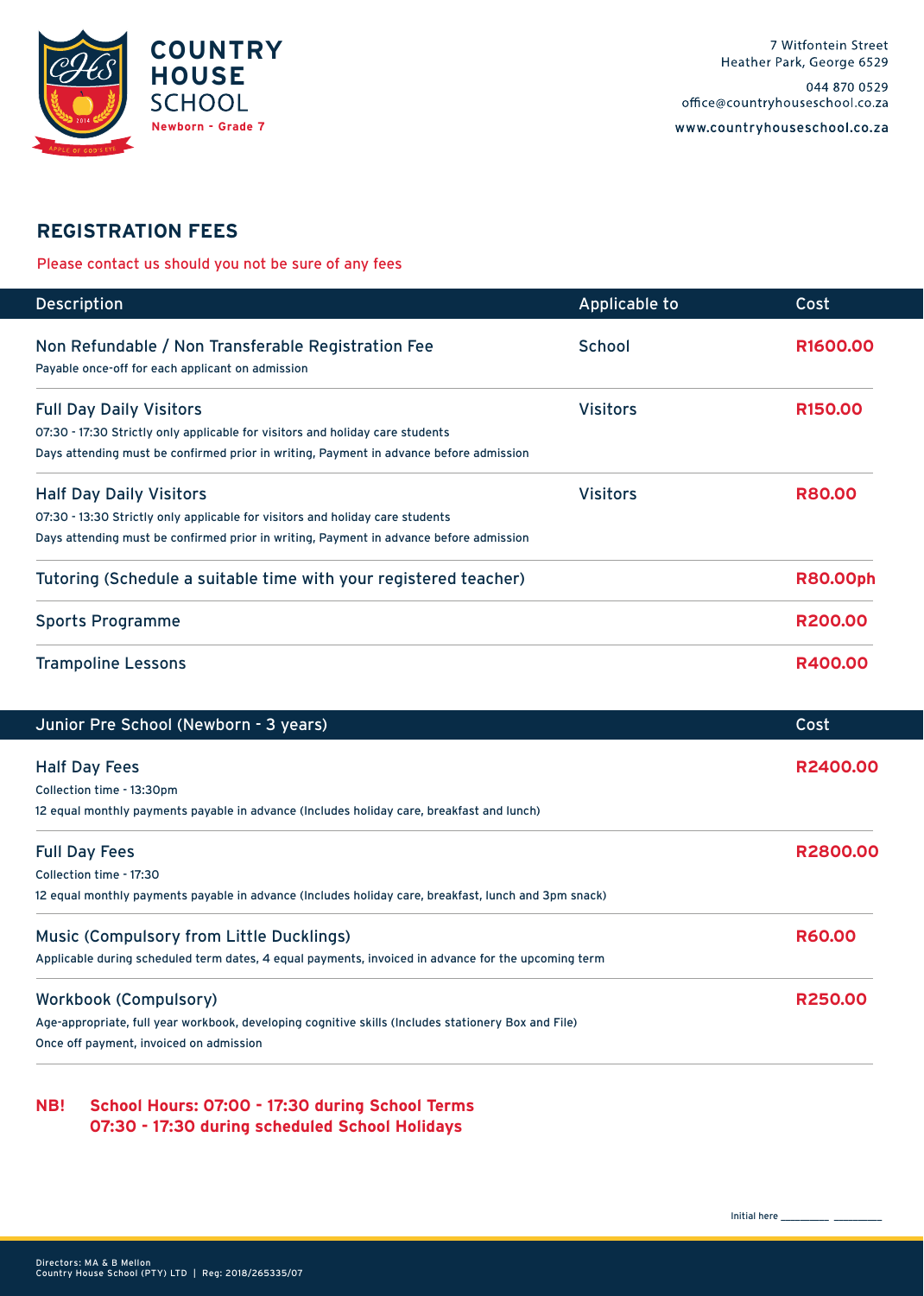

www.countryhouseschool.co.za

| Seniors Pre School (3 years - Grade R)                                                                | Cost           |
|-------------------------------------------------------------------------------------------------------|----------------|
| <b>Half Day Fees</b>                                                                                  | R2250.00       |
| Collection time - 13:30                                                                               |                |
| 12 equal monthly payments, payable in advance (Includes holiday care, breakfast and lunch)            |                |
| <b>Full Day Fees</b>                                                                                  | R2600.00       |
| Collection time - 17:30                                                                               |                |
| 12 equal monthly payments, payable in advance (Includes holiday care, breakfast, lunch and 3pm snack) |                |
| <b>Grade R - Half Day Fees</b>                                                                        | R2400.00       |
| Collection time - 13:30                                                                               |                |
| 12 equal monthly payments, payable in advance (Includes holiday care, breakfast and lunch)            |                |
| Grade R - Full Day Fees                                                                               | R2800.00       |
| Collection time - 17:30                                                                               |                |
| 12 equal monthly payments, payable in advance (Includes holiday care, breakfast, lunch and 3pm snack) |                |
| <b>Music (Compulsory)</b>                                                                             | <b>R60.00</b>  |
| A day and time will be confirmed                                                                      |                |
| Applicable during scheduled term dates 4 equal payments, invoiced in advance for the upcoming term    |                |
| <b>Workbook (Compulsory)</b>                                                                          | <b>R300.00</b> |
| Age-appropriate full year workbook, developing cognitive skills (Includes stationery Box & File)      |                |
| Once off payment, invoiced on admission                                                               |                |
| <b>Workbook Grade R (Compulsory)</b>                                                                  | <b>R500.00</b> |
| Age-appropriate full year workbook, developing cognitive skills (Includes stationery Box & File)      |                |
| Once off payment, invoiced on admission                                                               |                |
| <b>Sports Programme (Optional)</b>                                                                    | <b>R300.00</b> |
| Weekly sport specific development (focusing on soccer, basketball, tennis and hockey)                 |                |
| A day and time will be confirmed                                                                      |                |
| 4 equal payments, invoiced in advance for the upcoming term                                           |                |
| Hop Tods (Optional)                                                                                   | R400.00        |
| Hourly lessons once a week, R100 per lesson, R400 per month                                           |                |
|                                                                                                       |                |

### **NB! School Hours: 07:00 - 17:30 during School Terms 07:30 - 17:30 during scheduled School Holidays**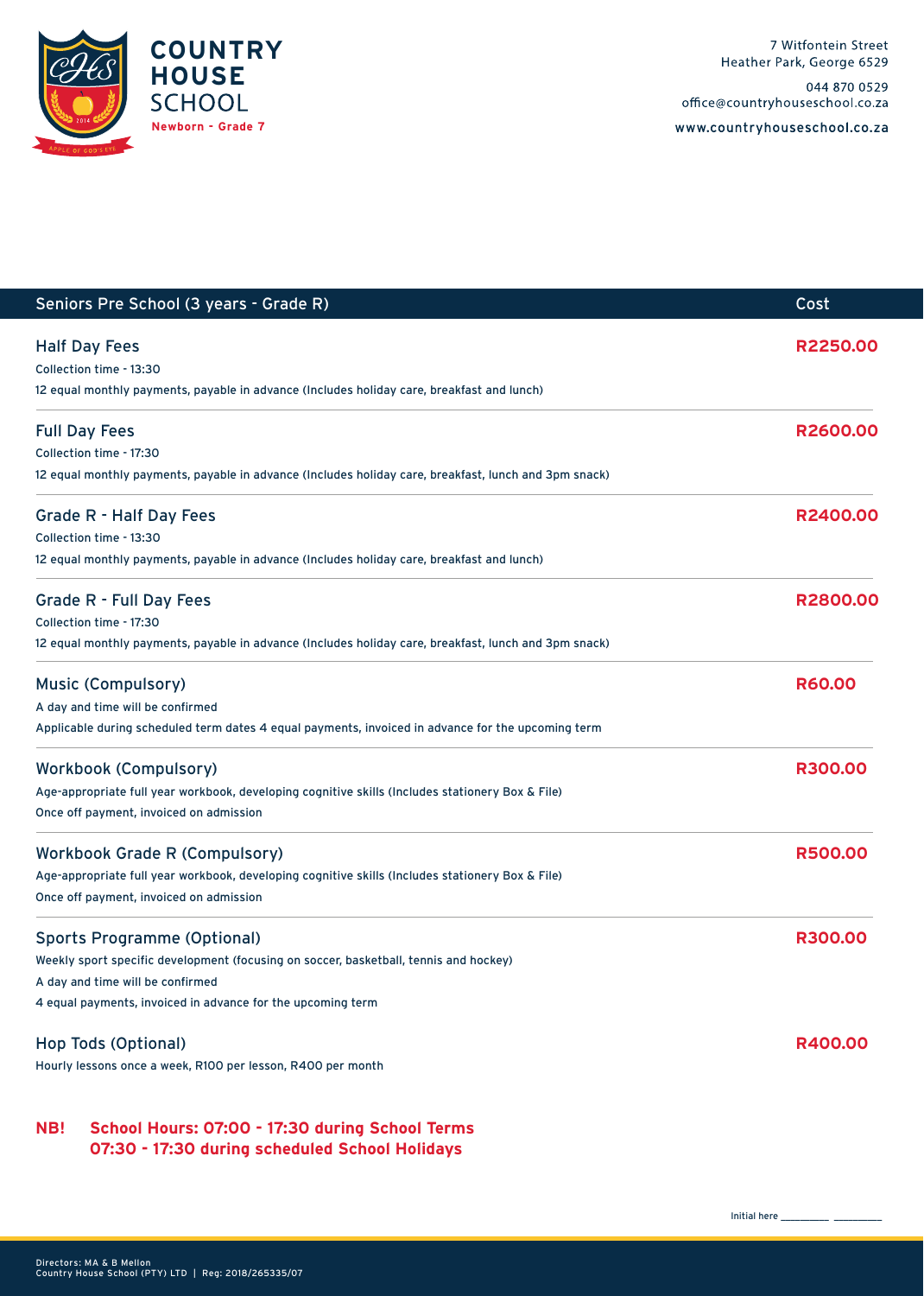

## **PRIMARY SCHOOL**

Please contact us should you not be sure of any fees

| Junior Primary Fees (Grade 1 - 3)                                                                     | Cost          |
|-------------------------------------------------------------------------------------------------------|---------------|
| <b>Half Day Fees</b>                                                                                  | R2400.00      |
| Collection time - 13:30                                                                               |               |
| 12 equal monthly payments, payable in advance (Includes breakfast)                                    |               |
| <b>Full Day Fees</b>                                                                                  | R3300.00      |
| Collection time - 17:30                                                                               |               |
| 12 equal monthly payments, payable in advance (Includes holiday care, breakfast, lunch and 3pm snack) |               |
| <b>Music (Compulsory)</b>                                                                             | <b>R60.00</b> |
| A day and time will be confirmed                                                                      |               |
| Applicable during scheduled term dates 4 equal payments, invoiced in advance for the upcoming term    |               |
| <b>Workbook (Compulsory)</b>                                                                          | R2500.00      |
| Full year workbooks for all subjects (includes handbooks and readers)                                 |               |
| Once off payment, invoiced on admission                                                               |               |
| <b>Sports Programme (Optional)</b>                                                                    | R300.00       |
| Weekly sport specific development (focusing on soccer, basketball, tennis, hockey)                    |               |
| 4 equal payments, invoiced in advance for the upcoming term                                           |               |
| Junior Hop (Grade 1-7)                                                                                | R720.00       |
| Hour lessons twice a week, R90 a lesson, R720 monthly (8 lessons)                                     |               |
| Senior Primary Fees (Grade 4 - 7)                                                                     | Cost          |
| <b>Half Day Fees</b>                                                                                  | R2600.00      |
| Collection time - 14:00                                                                               |               |
| 12 equal monthly payments, payable in advance (Includes breakfast)                                    |               |
| <b>Full Day Fees</b>                                                                                  | R3600.00      |
| Collection time - 17:30                                                                               |               |
| 12 equal monthly payments, payable in advance (Includes holiday care, breakfast, lunch and 3pm snack) |               |
| <b>Workbook (Compulsory)</b>                                                                          | R3500.00      |
| Full year workbook for all subjects (includes handbooks, textbooks and readers)                       |               |
| Once off payment, invoiced on admission                                                               |               |
| <b>Sports Programme (Optional)</b>                                                                    | R300.00       |
| Weekly sport specific development (Focusing on soccer, basketball, tennis and hockey)                 |               |
| 4 equal payments, invoiced in advance for the upcoming term                                           |               |